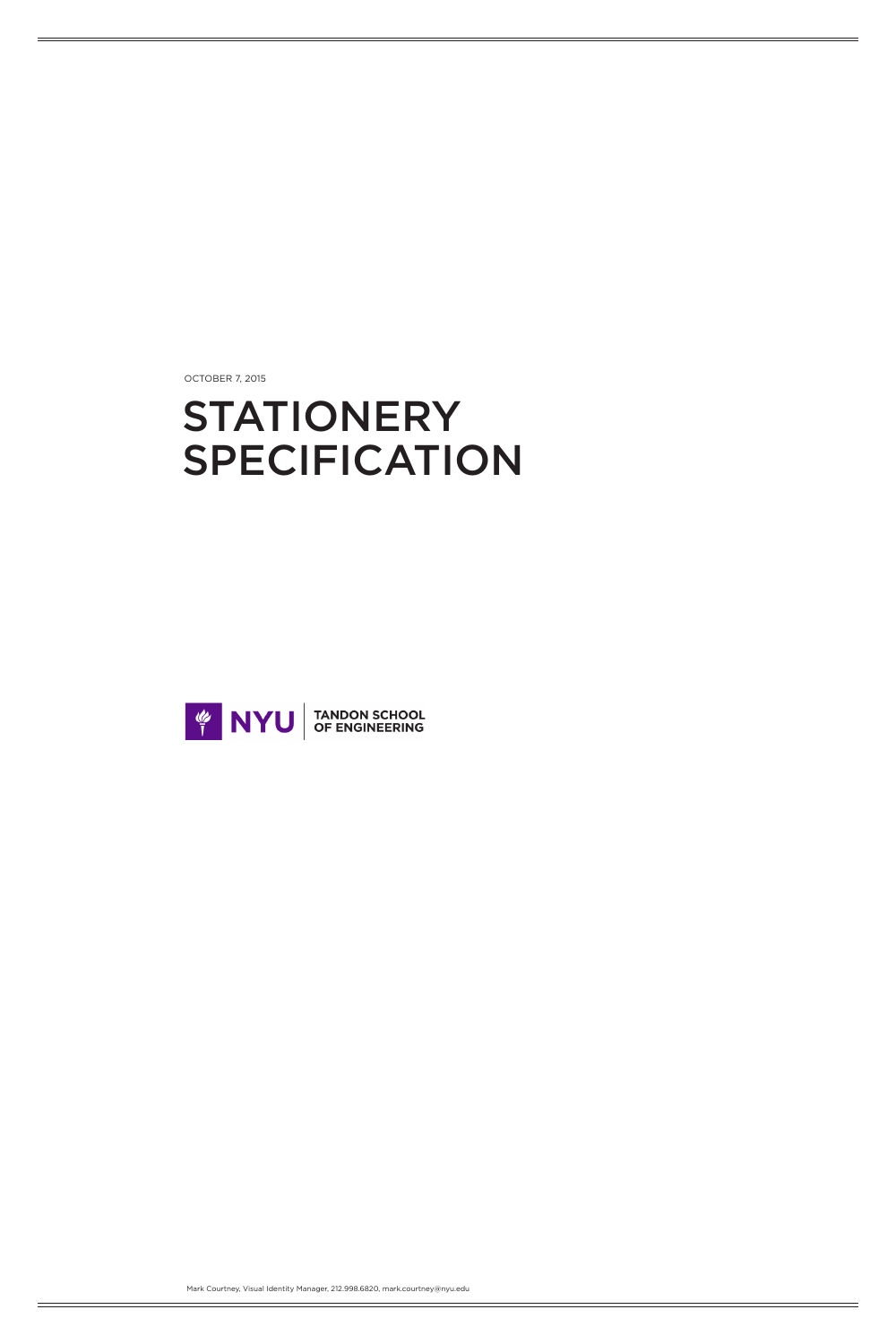## **What kind of paper is the stationery printed on?**

All NYU stationery is printed on Strathmore Premium 100 PC White. This stationery meets two primary requirements; it's a premium sheet with the brightness necessary to achieve excellent print quality and secondly, it's created with 100% PCW (Post Consumer Waste) recycled material. Additionally, Strathmore Premium is FSC Certified, Carbon Neutral, and manufactured in NY State with 100% windpower.



| <b>NYU</b> SCHOOL<br>$\begin{array}{l} \displaystyle \frac{\partial \lambda \log \log \log \lambda}{\partial \lambda} \\ \displaystyle \frac{\partial \lambda \log \log \log \lambda}{\partial \lambda} \\ \displaystyle \frac{\partial \lambda \log \log \log \lambda}{\partial \lambda} \end{array}$<br>$\underline{\mu}_{\mathcal{P}}$ | A. Letterhead<br>$8.5 \times 11$<br>2 color: PMS 2597 and Black<br>Paper: Strathmore Premium 100 PC White<br>Option 1: 24# Writing<br>Option 2: 80# Text                       | <b>El MYU SCHOOL</b>                                                                          | H. Stickers<br>Size: 5.5 x 4<br>2 color: PMS 2597 and Black<br>Paper: White Crack and Peel labels                                                                   |
|-------------------------------------------------------------------------------------------------------------------------------------------------------------------------------------------------------------------------------------------------------------------------------------------------------------------------------------------|--------------------------------------------------------------------------------------------------------------------------------------------------------------------------------|-----------------------------------------------------------------------------------------------|---------------------------------------------------------------------------------------------------------------------------------------------------------------------|
| $\begin{tabular}{ c c } \hline \textbf{G} & \textbf{N} \textbf{Y} \textbf{U} & \textbf{S} \textbf{C} \textbf{H} \textbf{O} \textbf{O} \textbf{I}, \\ \hline \textbf{G} & \textbf{G} \textbf{A} \textbf{I} & \textbf{B} \textbf{I} \textbf{I} \end{tabular}$                                                                               | <b>B. #10 Commercial Envelope</b><br>Size: 9.5 x 4.125<br>2 color: PMS 2597 and Black<br>Paper: Strathmore Premium 100 PC White<br>Option 1: 24# Writing<br>Option 2: 80# Text | <b>П</b> мурскоец<br>$\frac{1}{2}$                                                            | I. Monarch Letterhead<br>$7.25 \times 10.5$<br>2 color: PMS 2597 and Black<br>Paper: Strathmore Premium 100 PC White<br>Option 1: 24# Writing<br>Option 2: 80# Text |
| <b>E</b> NYU SCHOOL                                                                                                                                                                                                                                                                                                                       | C. #10 Window Envelope<br>Size: 9.5 x 4.125<br>2 color: PMS 2597 and Black<br>Paper: Strathmore Premium 100 PC White<br>24# Writing                                            | $\frac{1}{2}$ kruhovos.                                                                       | J. Monarch Envelope<br>Size: 7.5 x 3.875<br>2 color: PMS 2597 and Black<br>Paper: Strathmore Premium 100 PC White<br>Option 1: 24# Writing<br>Option 2: 80# Text    |
| <b>El</b> NYU SCHOOL                                                                                                                                                                                                                                                                                                                      | D. Business Cards<br>Size: 3.5 x 2<br>2 color: PMS 2597 and Black<br>Paper: Strathmore Premium 100 PC White<br>Option 1: 100# Cover<br>Option 2: 130# Cover                    | $\begin{array}{c} \hline \text{subject to} \end{array}$                                       | K. 13 x 10 Envelope (horiz default)<br>2 color: PMS 2597 and Black<br>Horizontal and Vertical Opening<br>Paper: white wove and craft                                |
| <b>NYU SCHOOL</b>                                                                                                                                                                                                                                                                                                                         | E. Notepad<br>Size: $5 \times 8$<br>2 color: PMS 2597 and Black<br>Paper: Strathmore Premium 100 PC White<br>80# Text                                                          | $\begin{array}{c}\n\hline\n\text{RW} \text{JGNOO} \text{ } & \text{ } \\ \hline\n\end{array}$ | L. 12 x 9 Envelope (horiz default)<br>2 color: PMS 2597 and Black<br>Horizontal and Vertical Opening<br>Paper: white wove and craft                                 |
| <b>NYV</b> SCHOOL                                                                                                                                                                                                                                                                                                                         | F. Compliments Slip<br>Size: $4 \times 6$ , folds to $4 \times 5$<br>2 color: PMS 2597 and Black<br>Paper: Strathmore Premium 100 PC White<br>100# Cover                       | $\begin{array}{c} \hbox{Minkowski} \\ \hbox{Minkowski} \end{array}$                           | M. 9 x 6 Envelope (horiz default)<br>2 color: PMS 2597 and Black<br>Horizontal and Vertical Opening<br>Paper: white wove and craft                                  |
| NYU SCHOOL                                                                                                                                                                                                                                                                                                                                | G. Buckslip<br>Size: 4 x 6.5<br>2 color: PMS 2597 and Black<br>Paper: Strathmore Premium 100 PC White<br>80# Text                                                              |                                                                                               |                                                                                                                                                                     |

## **Catalog of online templates available through i-Buy**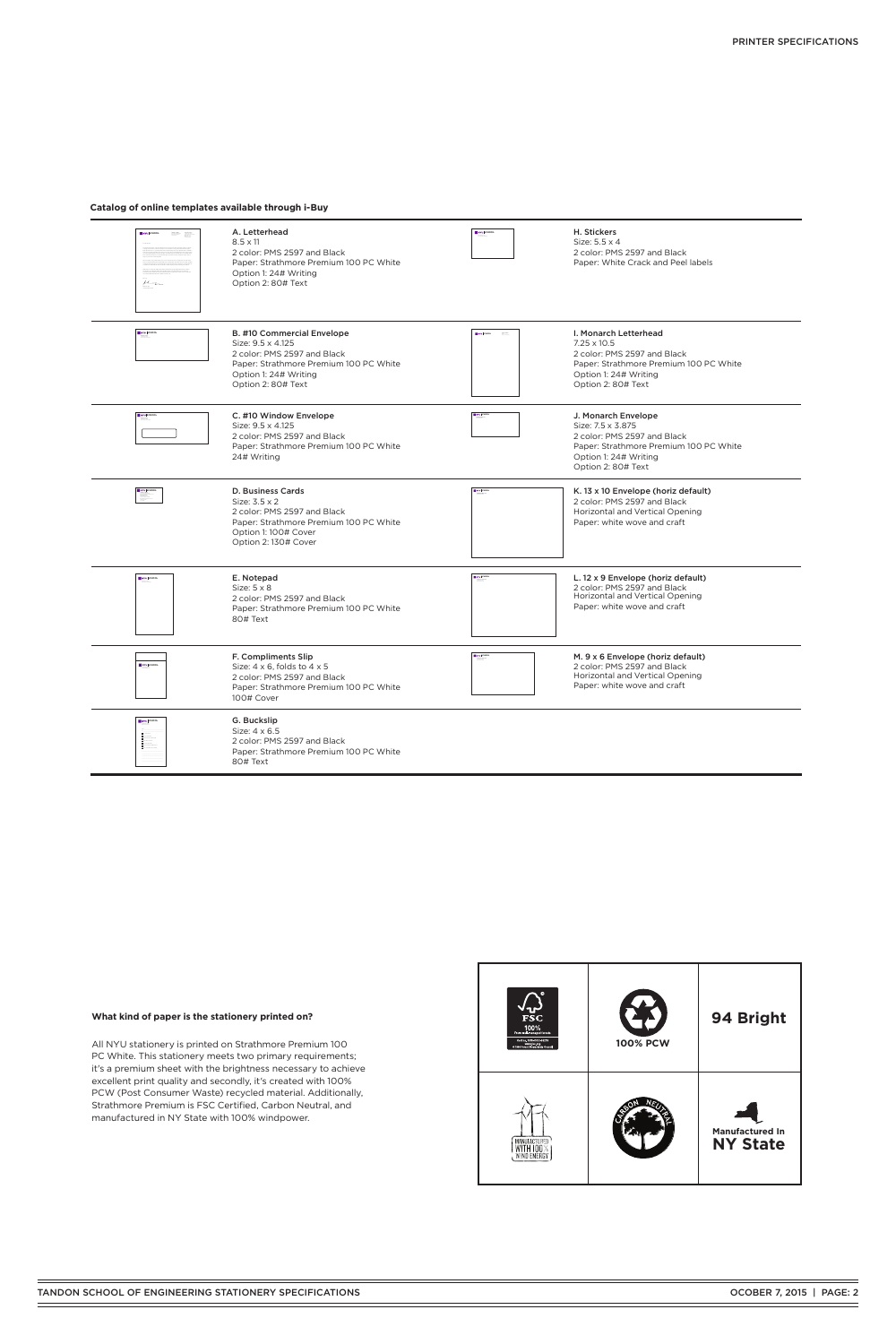

#### **Minimum Title/Department Field Maximum Title/Department Field**



**P:** 718 260 3864 **M:** 718 260 0000 **F:** 718 260 0000 abates@nyu.edu engineering.nyu.edu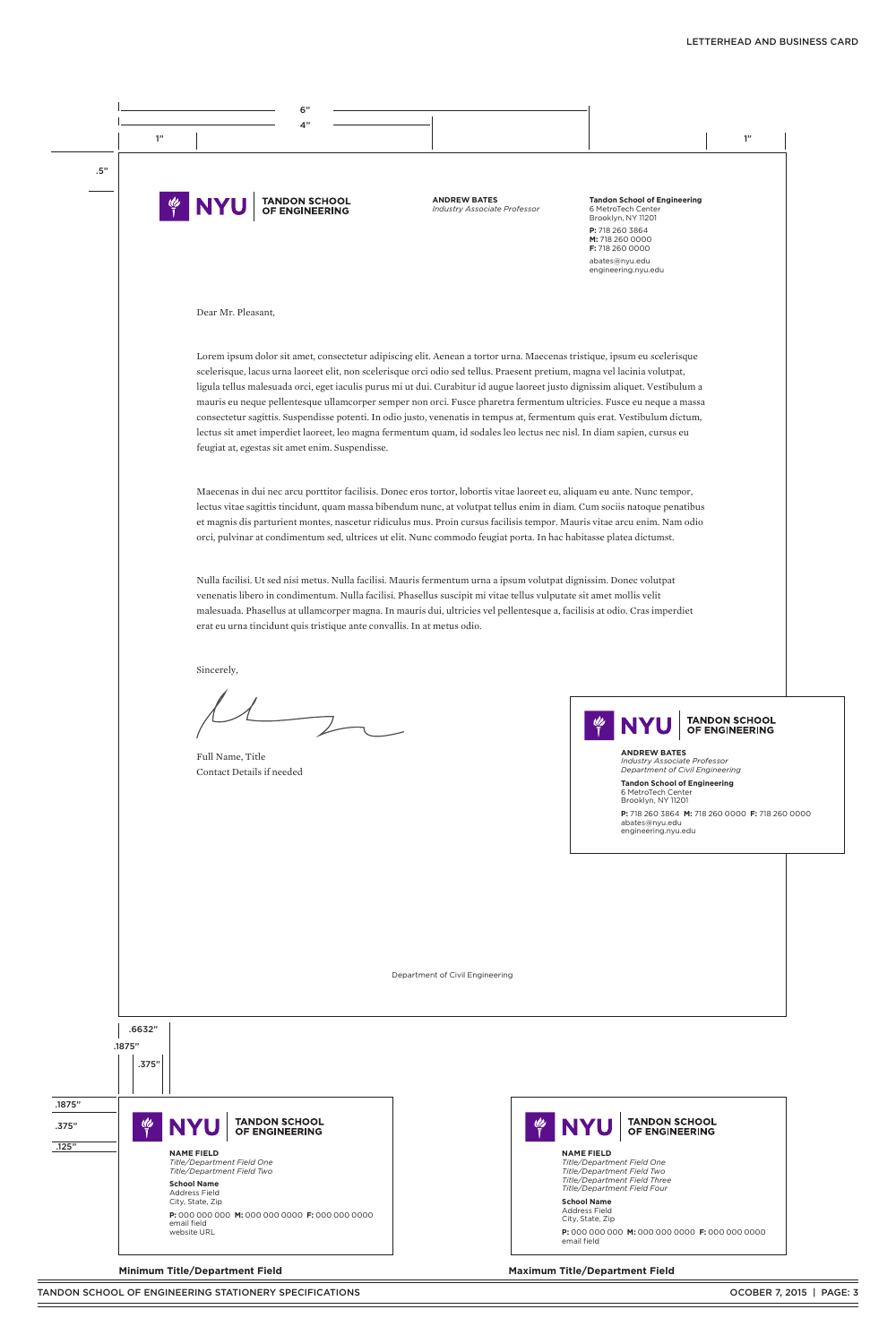

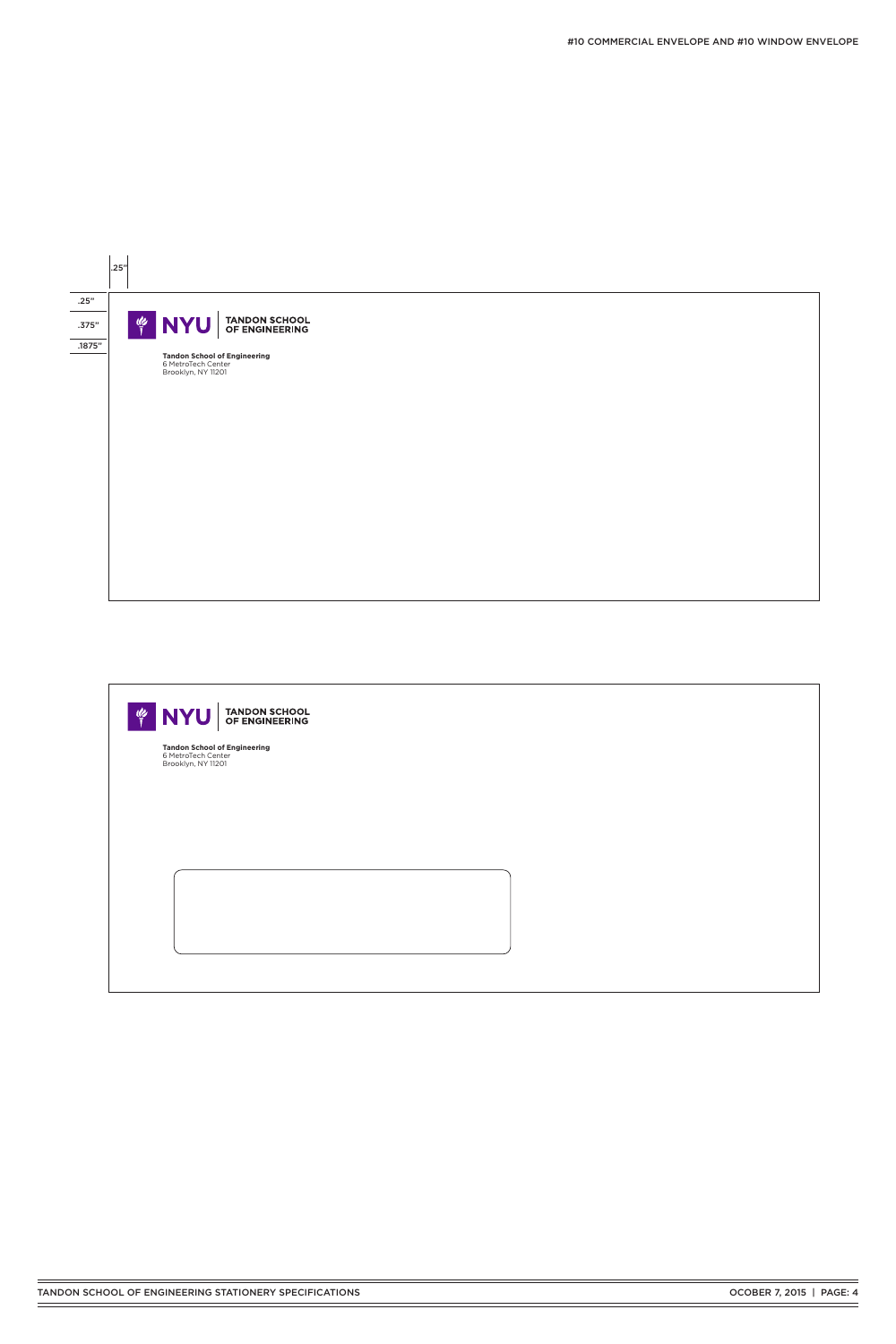|        |                         | 4.75"                                                                                                                    |                                                     |  |
|--------|-------------------------|--------------------------------------------------------------------------------------------------------------------------|-----------------------------------------------------|--|
|        | $1"$                    |                                                                                                                          |                                                     |  |
| $.5\%$ |                         |                                                                                                                          |                                                     |  |
|        |                         | <b>EXAMPLE TANDON SCHOOL</b>                                                                                             | <b>ANDREW BATES</b><br>Industry Associate Professor |  |
|        | .25"                    |                                                                                                                          |                                                     |  |
|        | .25"<br>.375"<br>.1875" | <b>EXAMPLE AND SOLUT ANDON SCHOOL</b><br><b>Tandon School of Engineering</b><br>6 MetroTech Center<br>Brooklyn, NY 11201 |                                                     |  |
|        |                         |                                                                                                                          |                                                     |  |
|        |                         |                                                                                                                          |                                                     |  |
|        |                         |                                                                                                                          |                                                     |  |

Department of Civil Engineering

TANDON SCHOOL OF ENGINEERING STATIONERY SPECIFICATIONS **CODER 7, 2015 | PAGE: 5**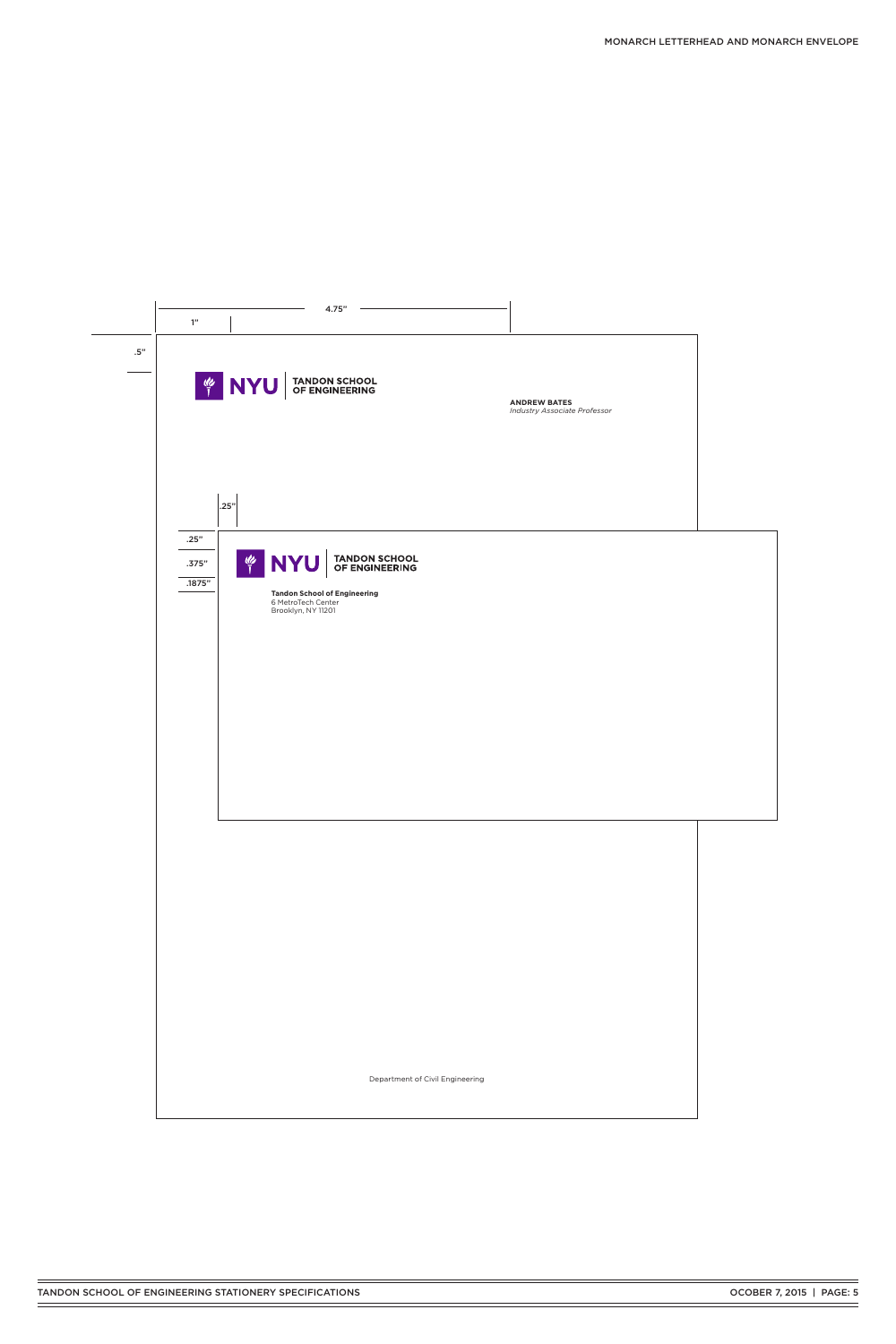

| $\Box$ For your information             | <b>U</b> | NYU TANDON SCHOOL                                                               |
|-----------------------------------------|----------|---------------------------------------------------------------------------------|
| $\Box$ Please follow up as appropriate  |          |                                                                                 |
| $\Box$ Please discuss with me           |          | <b>Tandon School of Engineering</b><br>6 MetroTech Center<br>Brooklyn, NY 11201 |
| $\Box$ Please sign and return           |          |                                                                                 |
| $\Box$ Please recommend suitable action |          |                                                                                 |
| $\Box$ RUSH - Immediate action desired  |          |                                                                                 |
|                                         |          |                                                                                 |
|                                         |          |                                                                                 |
|                                         |          |                                                                                 |
|                                         |          |                                                                                 |
|                                         |          |                                                                                 |
|                                         |          |                                                                                 |
|                                         |          |                                                                                 |